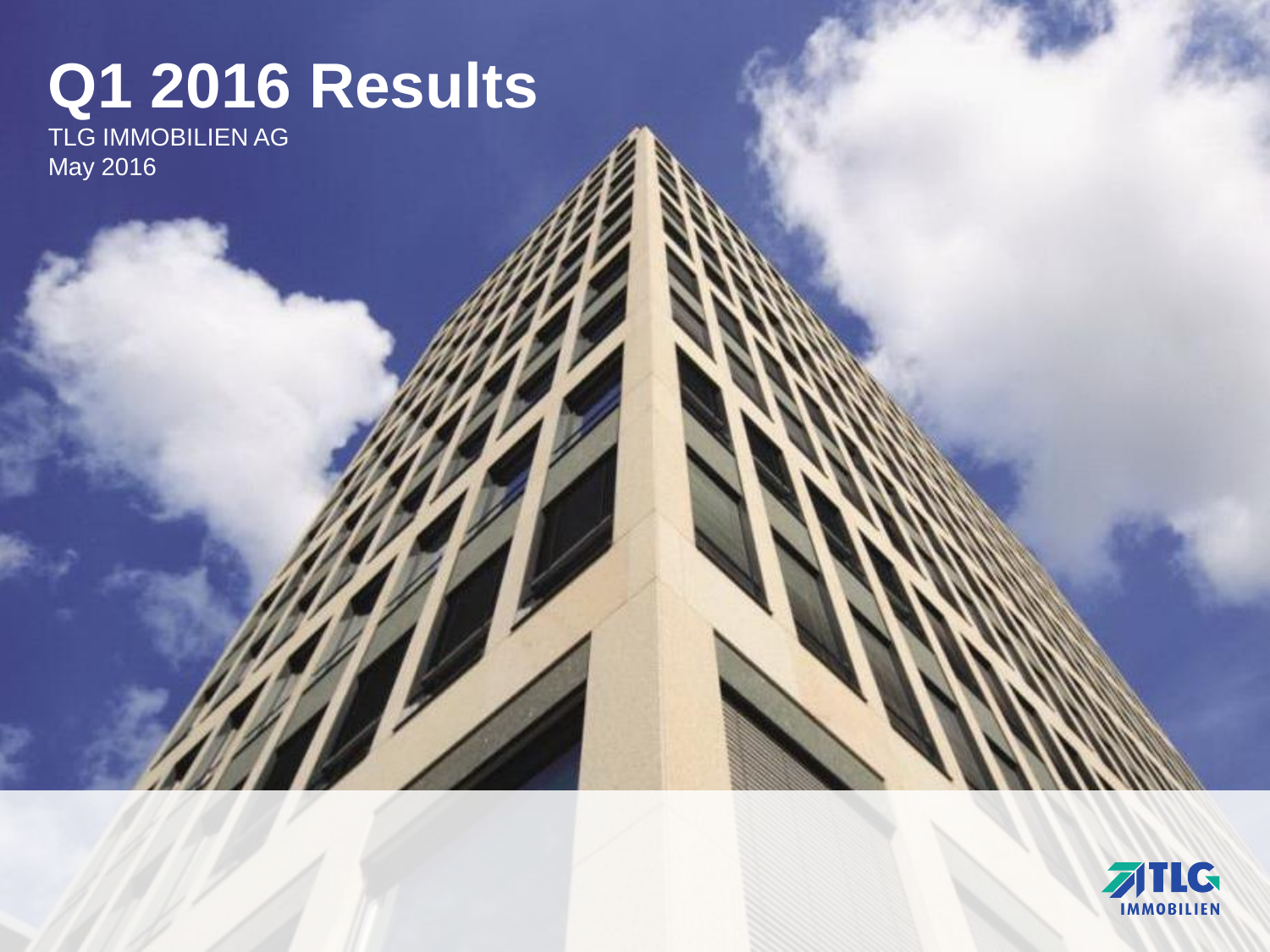



This presentation includes statements, estimates, opinions and projections with respect to anticipated future performance of TLG IMMOBILIEN ("Forward-Looking Statements") which reflect various assumptions concerning anticipated results taken from TLG IMMOBILIEN's current business plan or from public sources which have not been independently verified or assessed by TLG IMMOBILIEN and which may or may not prove to be correct. Any Forward-Looking Statements reflect current expectations based on the current business plan and various other assumptions and involve significant risks and uncertainties and should not be read as guarantees of future performance or results and will not necessarily be accurate indications of whether or not such results will be achieved. Any Forward-Looking Statements only speak as at the date this presentation. Various known and unknown risks. uncertainties and other factors could lead to material differences between the actual future results, financial situation, development or performance of TLG IMMOBILIEN and the estimates given here. These factors include those discussed in TLG IMMOBILIEN's public reports which are available on TLG IMMOBILIEN's website at www.tlg.de. It is up to the reader of this presentation to make its own assessment of the validity of any Forward-Looking Statements and other assumptions and no liability is accepted by TLG IMMOBILIEN in respect of the achievement of such Forward-Looking Statements or other assumptions.

TLG IMMOBILIEN has no obligation whatsoever to update or revise any of the information, Forward-Looking Statements or the conclusions contained herein or to reflect new events or circumstances or to correct any inaccuracies which may become apparent subsequent to the date hereof.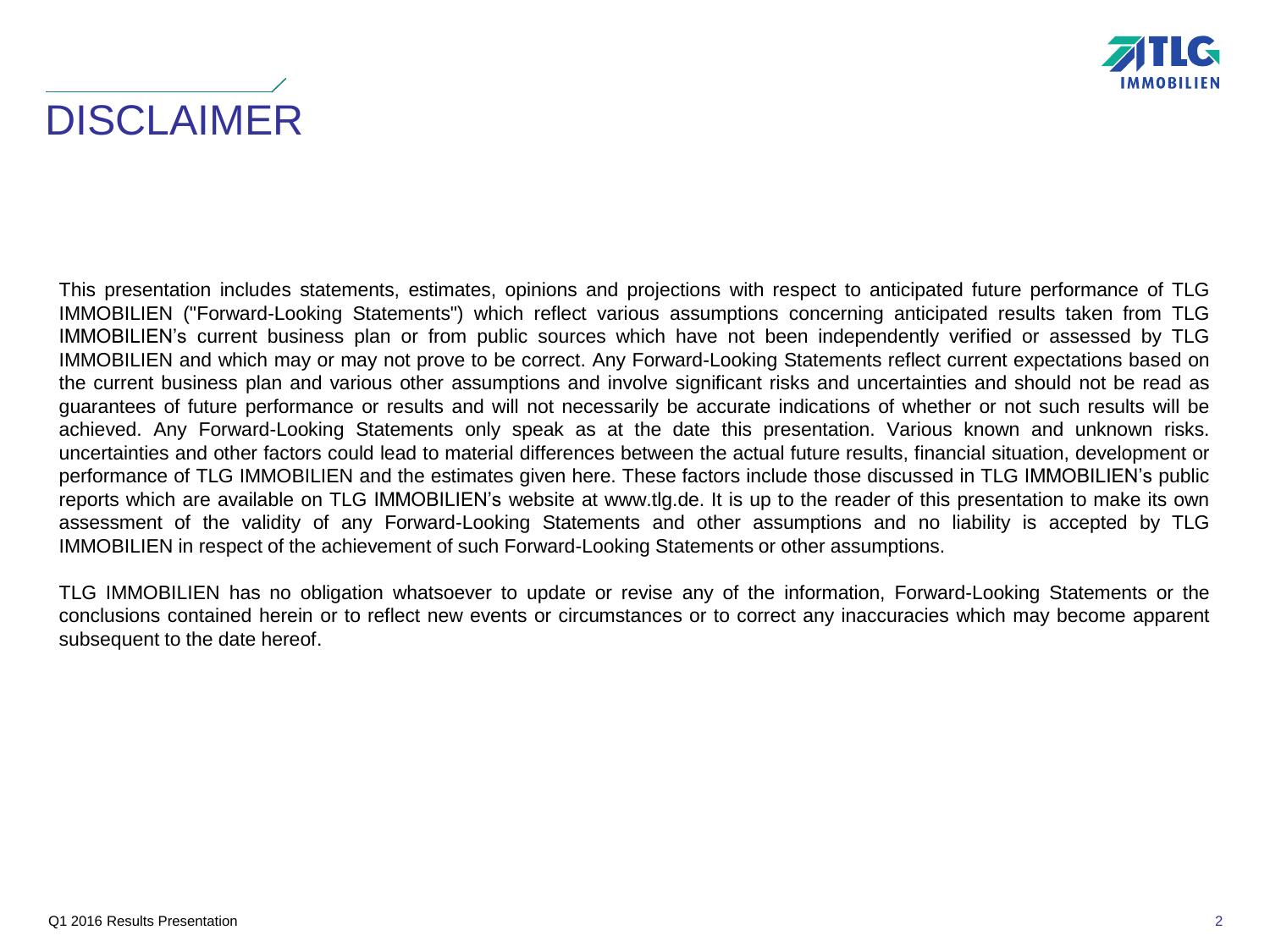

**1 Highlights Q1 2016** 2 Portfolio

- 3 Operations and Financials
- 4 Outlook
- 5 Appendix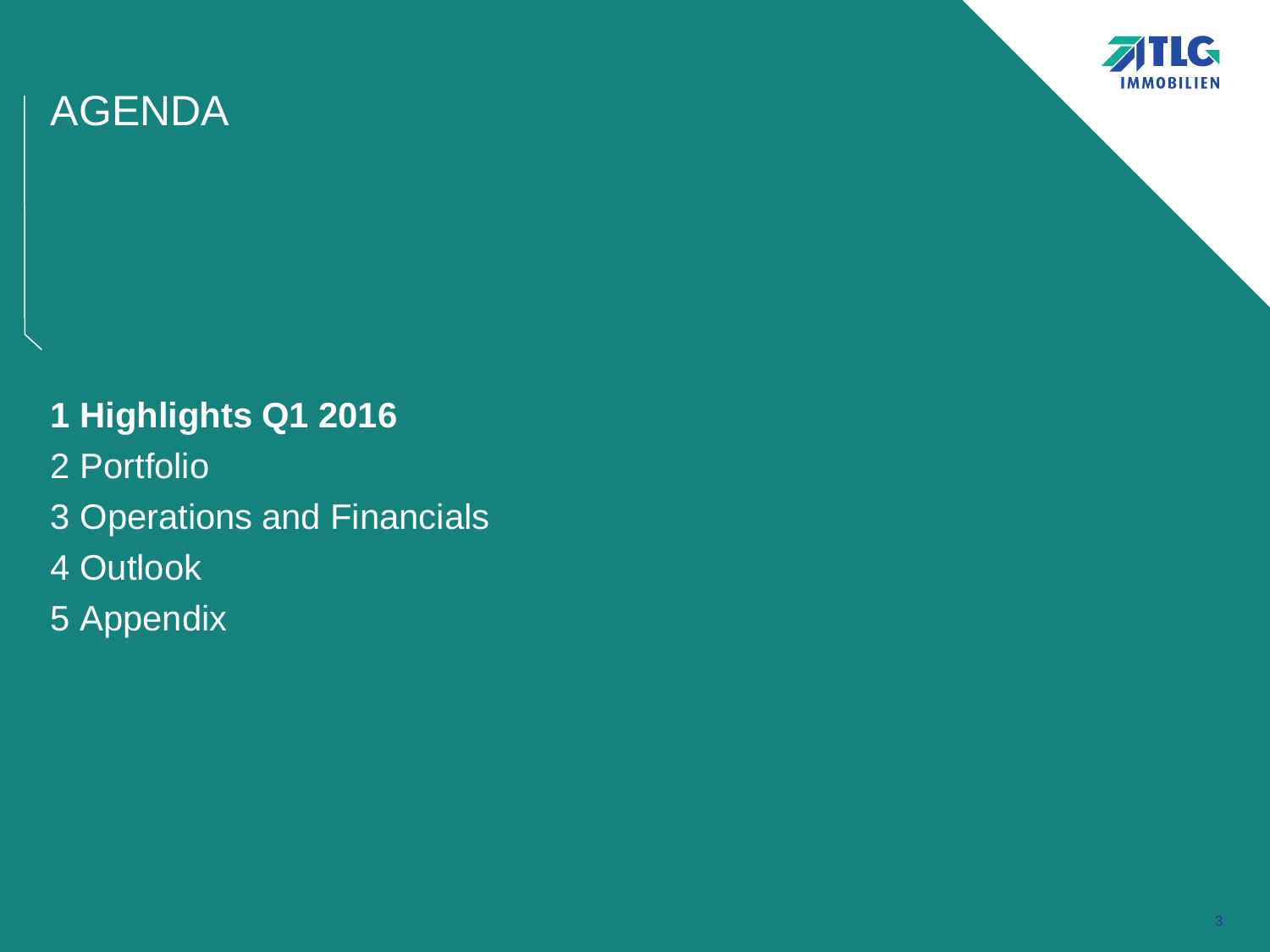

4

# KEY HIGHLIGHTS Q1 2016

### **Portfolio and operations**

- 7.0% growth in rental income to EUR 32.5m and effects of improved cost structure driving disproportionate FFO increase by 8.8% to EUR 17.1m in the first quarter of 2016 compared to Q1 2015
- Portfolio with superior cash generation, currently producing a GRI yield of 7.3%
- Persistently attractive market environment in TLG IMMOBILIEN's key spots, especially the Berlin office sector, enables strong letting results

### **Balance sheet**

- **Increase in EPRA NAV/s by 1.6% to EUR 17.64** in Q1 2016 from EUR 17.37 at the end of 2015
- Low leverage structure with **Net LTV of 36.2%** providing firepower for further acquisitions
- Continuously operating with **marginal cost of debt** considerably below 2%

### **Growth**

- Successful start in 2016 with approx. **EUR 108m of signed transactions year-to-date**
- Committed to further external and internal portfolio growth from leveraging particular market position and strong relation with major food retail tenants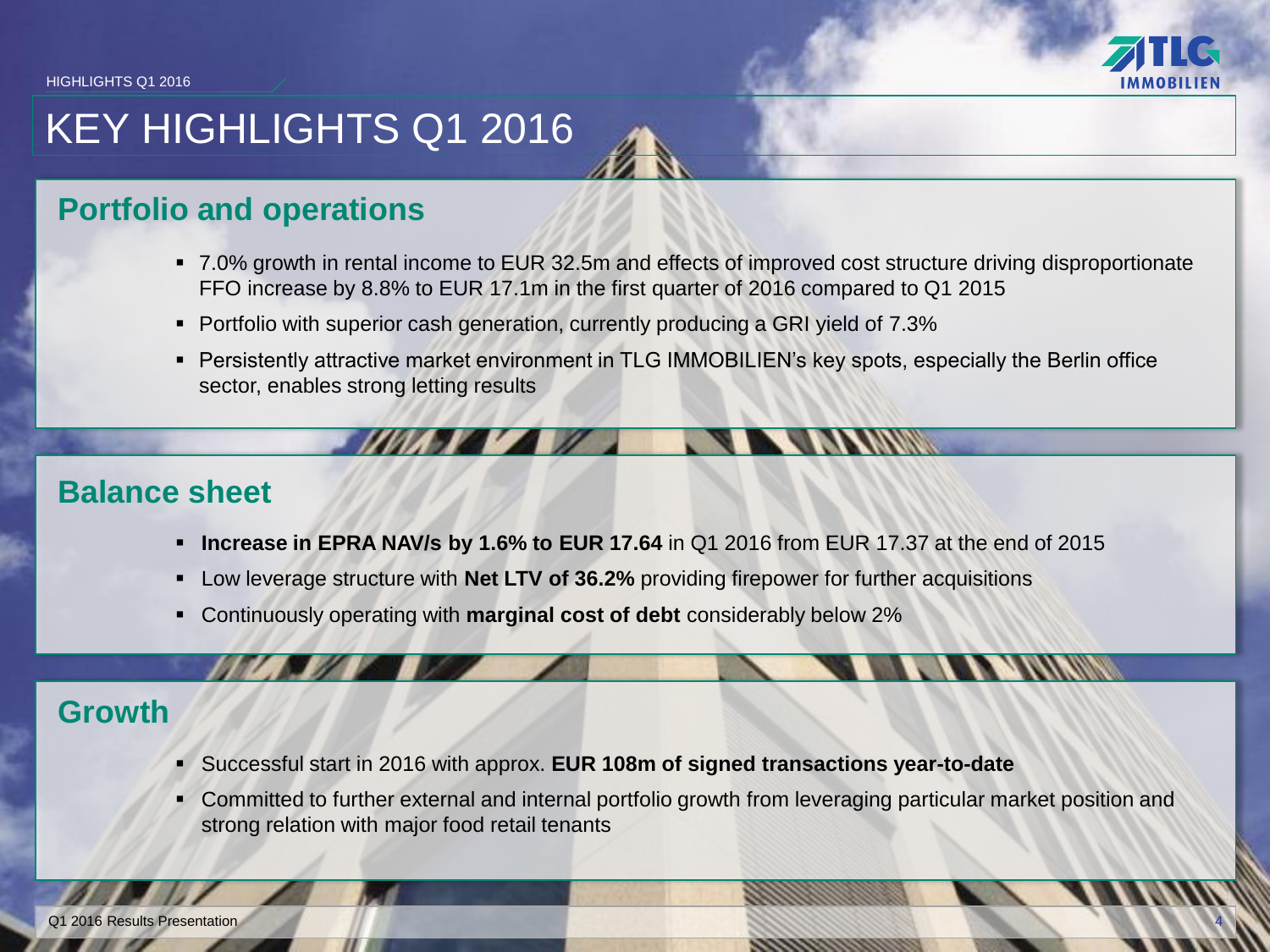

1 Highlights Q1 2016 **2 Portfolio** 3 Operations and Financials 4 Outlook 5 Appendix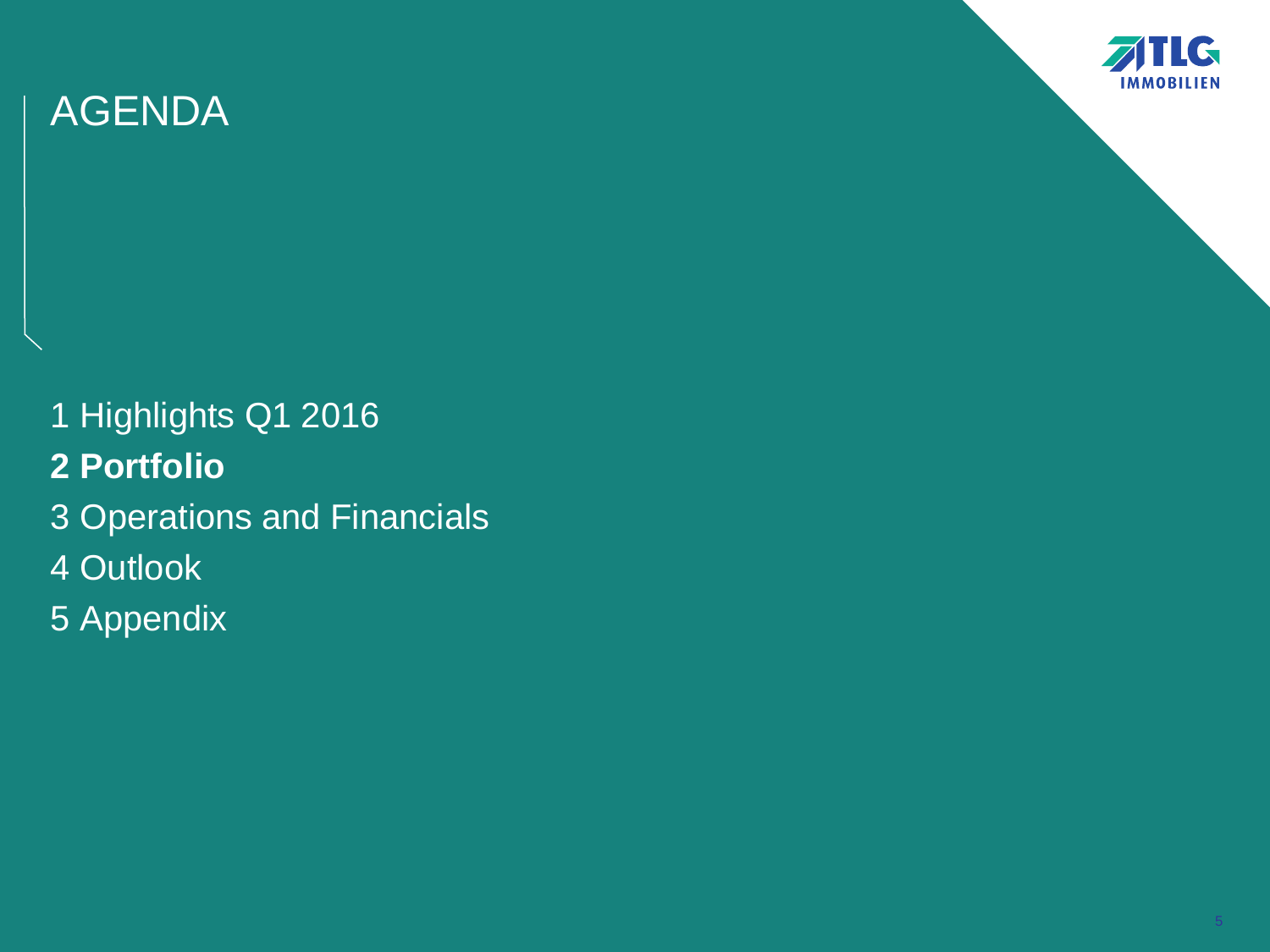**TIC IMMOBILIEN** 

### CONTINUED PORTFOLIO GROWTH PORTFOLIO

### **TLG IMMOBILIEN portfolio as of 31 March 2016**

|                                                 | <b>Office</b> | Retail | Hotel | <b>Others</b><br>(1) | <b>Total</b><br>31-Mar-16 | <b>Total</b><br>31-Dec-15 | <b>Change</b> | <b>Total</b><br>$31$ -Mar-15 | <b>Change</b><br>vs. 31-Mar-16 |
|-------------------------------------------------|---------------|--------|-------|----------------------|---------------------------|---------------------------|---------------|------------------------------|--------------------------------|
| IFRS portfolio value (EUR m)                    | 669.2         | 872.6  | 262.4 | 60.5                 | 1,864.8                   | 1,765.8                   | $+5.6%$       | 1,588.6                      | $+17.4%$                       |
| <b>Properties (number)</b>                      | 59            | 277    | 7     | 71                   | 414                       | 418                       | -4 units      | 451                          | -37 units                      |
| Annualised in-place rent (EUR m) <sup>(2)</sup> | 47.0          | 68.1   | 16.0  | 4.9                  | 136.0                     | 131.4                     | $+3.5%$       | 123.2                        | $+10.4%$                       |
| In-place rental yield $(\%)^{(3)}$              | 7.1           | 7.8    | 5.9   | 8.0                  | 7.3                       | 7.4                       | $-0.1 p.p.$   | 7.7                          | $-0.4p.p.$                     |
| <b>EPRA Vacancy Rate (%)</b>                    | 5.3           | 1.6    | 2.8   | 6.6                  | 3.3                       | 3.7                       | $-0.4p.p.$    | 4.5                          | $-1.2p.p.$                     |
| <b>WALT</b> (years)                             | 4.8           | 5.8    | 13.8  | 8.5                  | 6.5                       | 6.5                       | 0.0yrs        | 7.2                          | $-0.7yrs$                      |
| Average rent (EUR/sqm)                          | 9.38          | 9.80   | 12.66 | 4.49                 | 9.50                      | 9.23                      | $+2.9%$       | 8.53                         | $+11.4%$                       |







*Office Berlin Retail Bernau, Berlin Area Hotel Dresden*

*(1) As the assets up for shorter term sale meanwhile comprise only a very minor part of the total portfolio, the former non-core assets were largely embraced in the asset class "Others"; (2) Without net rent of (TLG IMMOBILIEN) owner-occupied properties; (3) Rental yield = Annualised in-place rent including (TLG IMMOBILIEN) owner-occupied properties / Market values*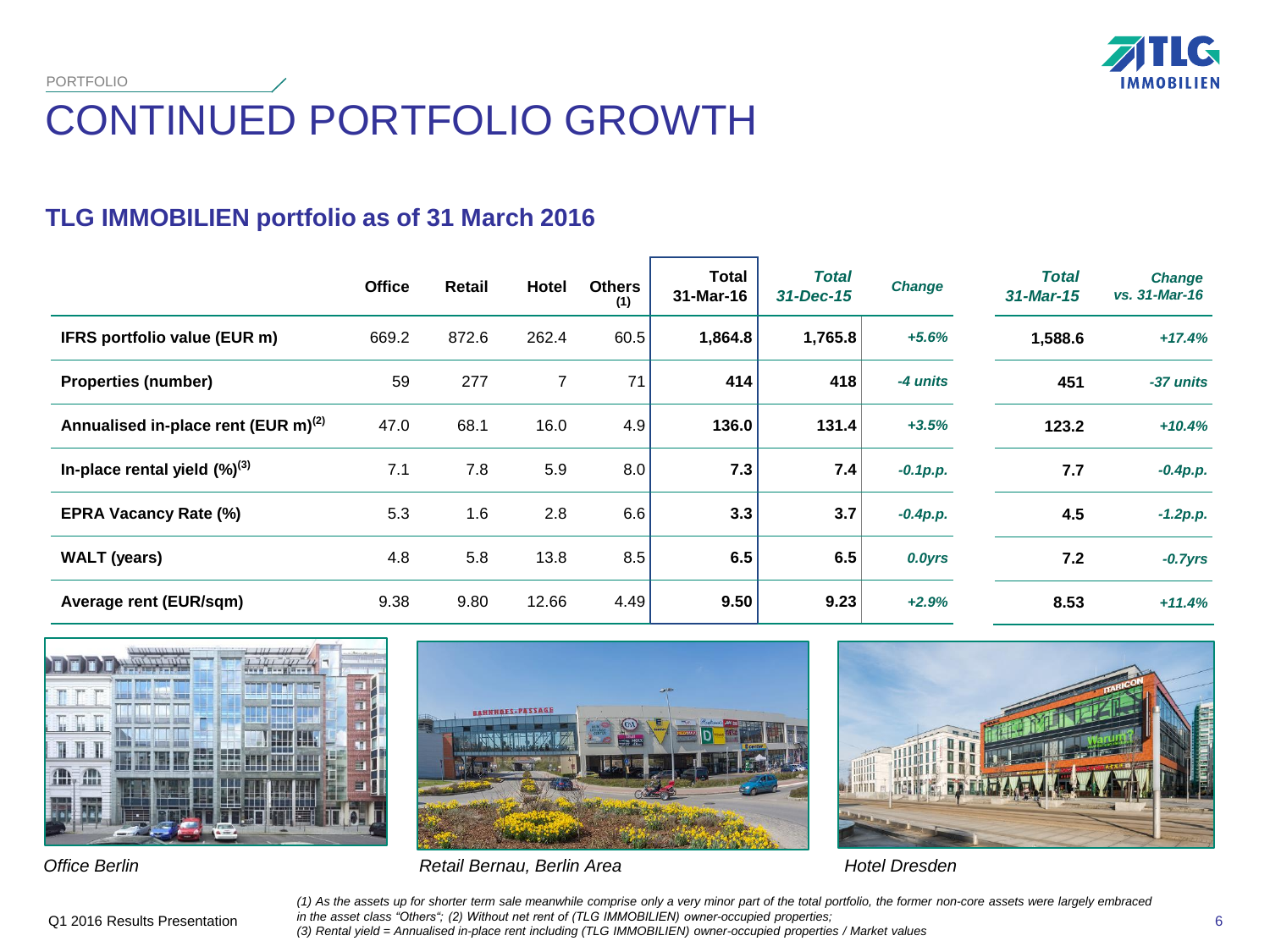

### STEADY DEVELOPMENT OF KEY METRICS PORTFOLIO

### **Q1 2016 Y-on-Y metrics illustrate stability of the platform and impact of acquired properties**





**WALT**



**EPRA Vacancy Rate**

**Annualised in-place rent**



in %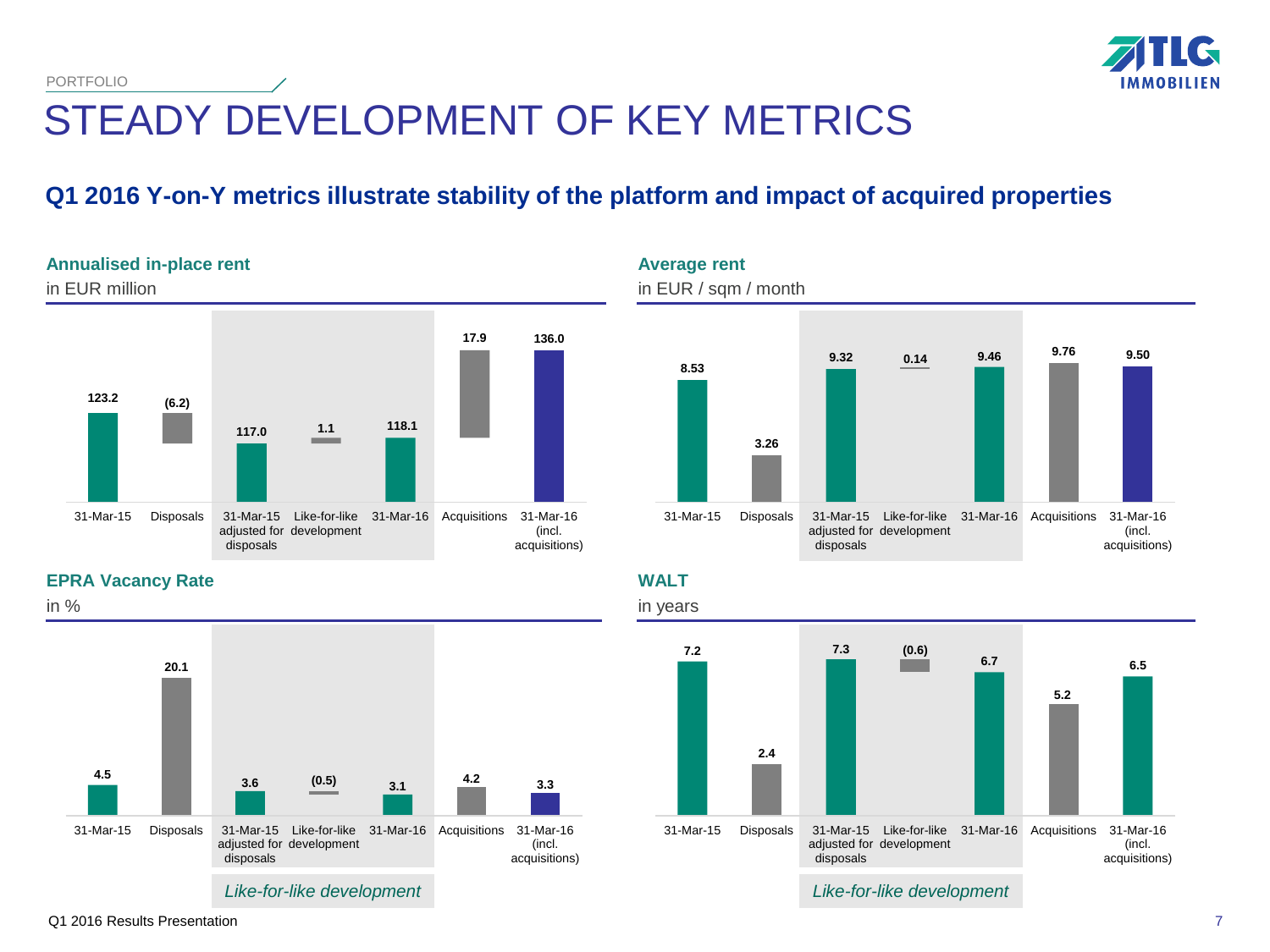PORTFOLIO



# CASE STUDY – BERLIN ALEXANDERSTRASSE

### **Reduction of vacancy by 75% resulting in value creation – demand driven by tenants out of TMT sector**

### **Vacancy development**

EPRA vacancy in %



#### **Asset front view – Alexanderstrasse 1-5**



#### **Tenant base by industry segment (1)**

% of annualised in-place rent



### **Annualised in-place rent**

In EUR million



8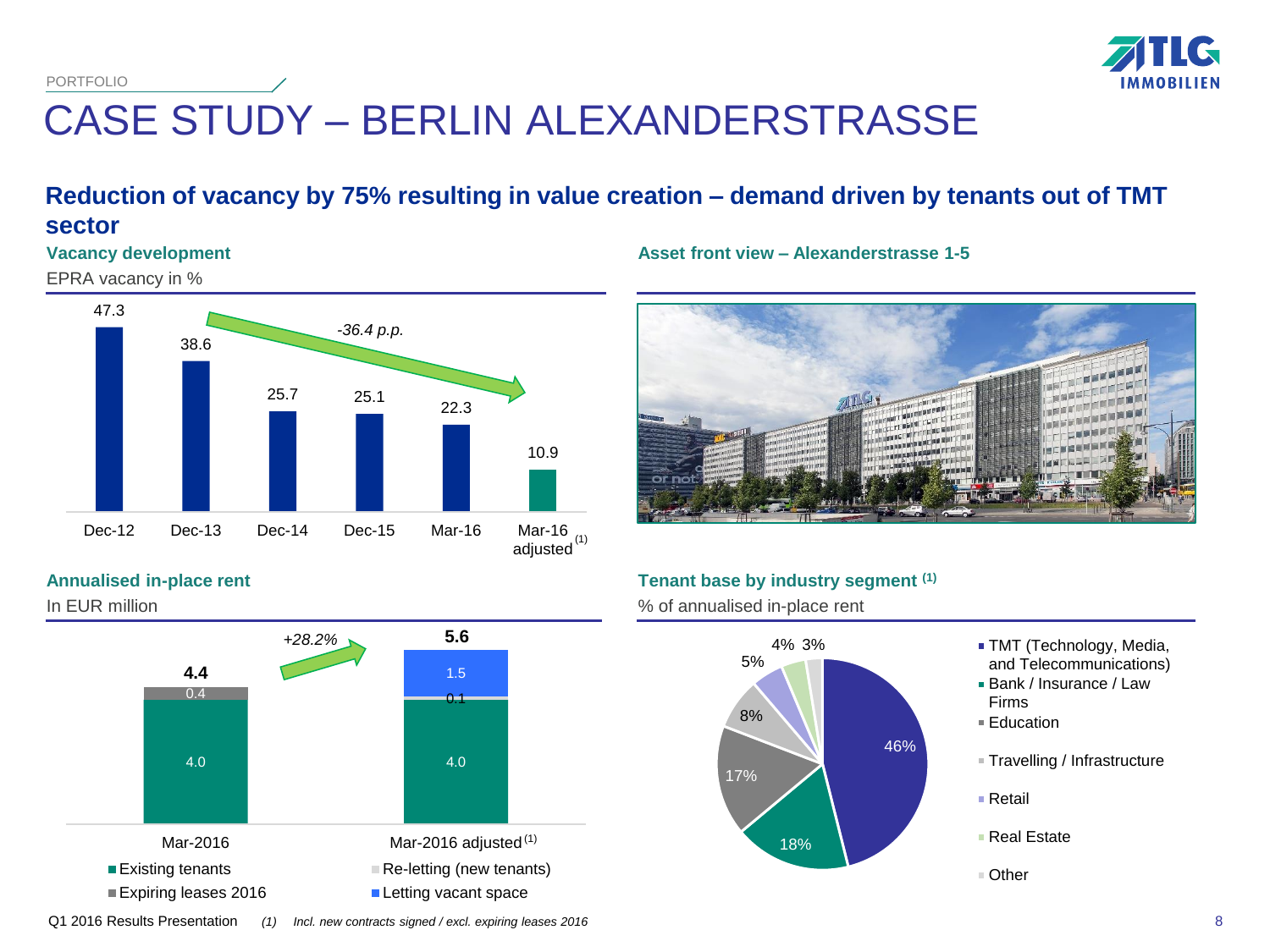TLG PORTFOLIO **IMMOBILIEN** IFRS PORTFOLIO VALUE INCREASE BY 5.6% IN Q1 2016

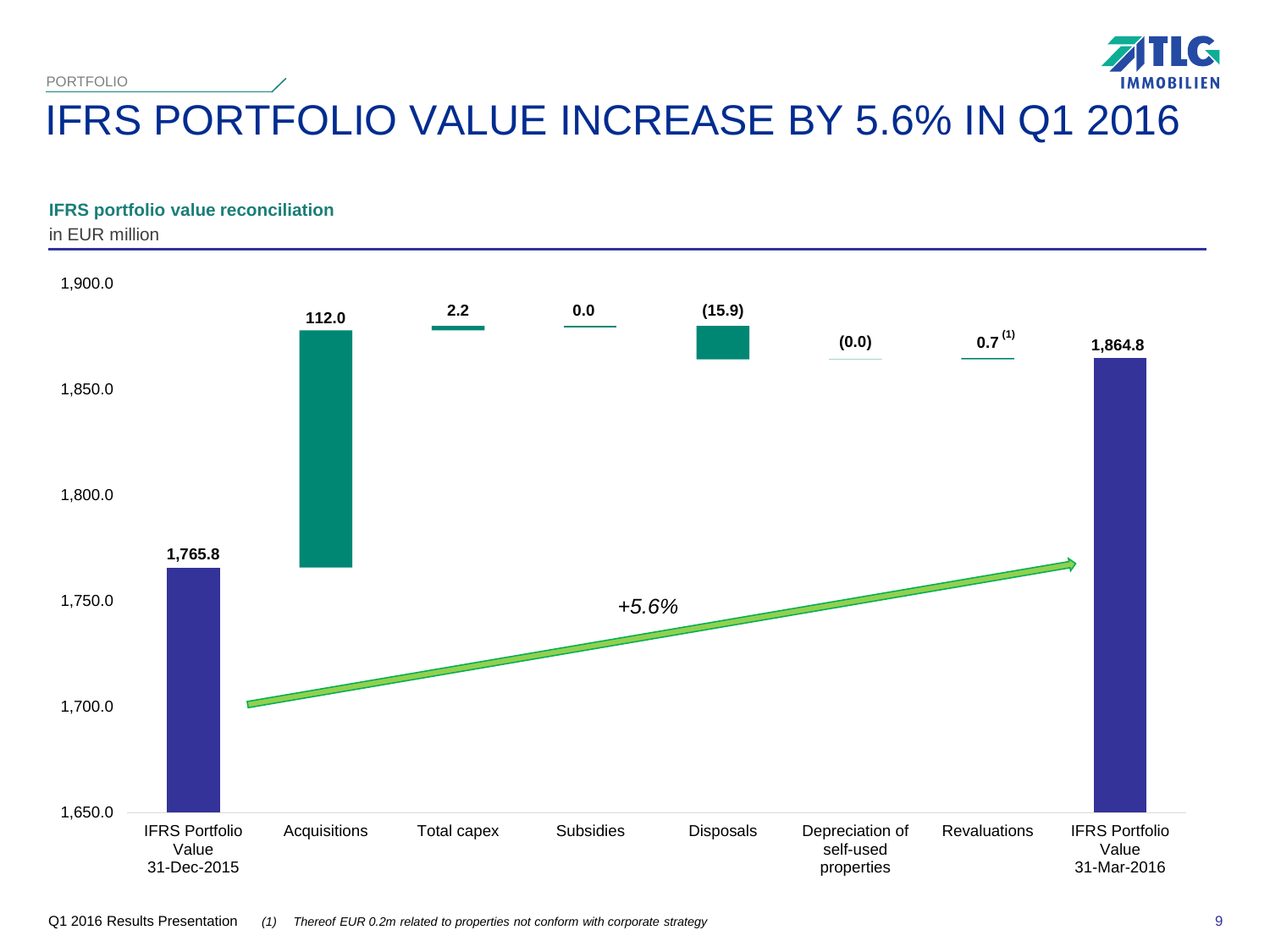

- 1 Highlights Q1 2016 2 Portfolio **3 Operations and Financials** 4 Outlook
- 5 Appendix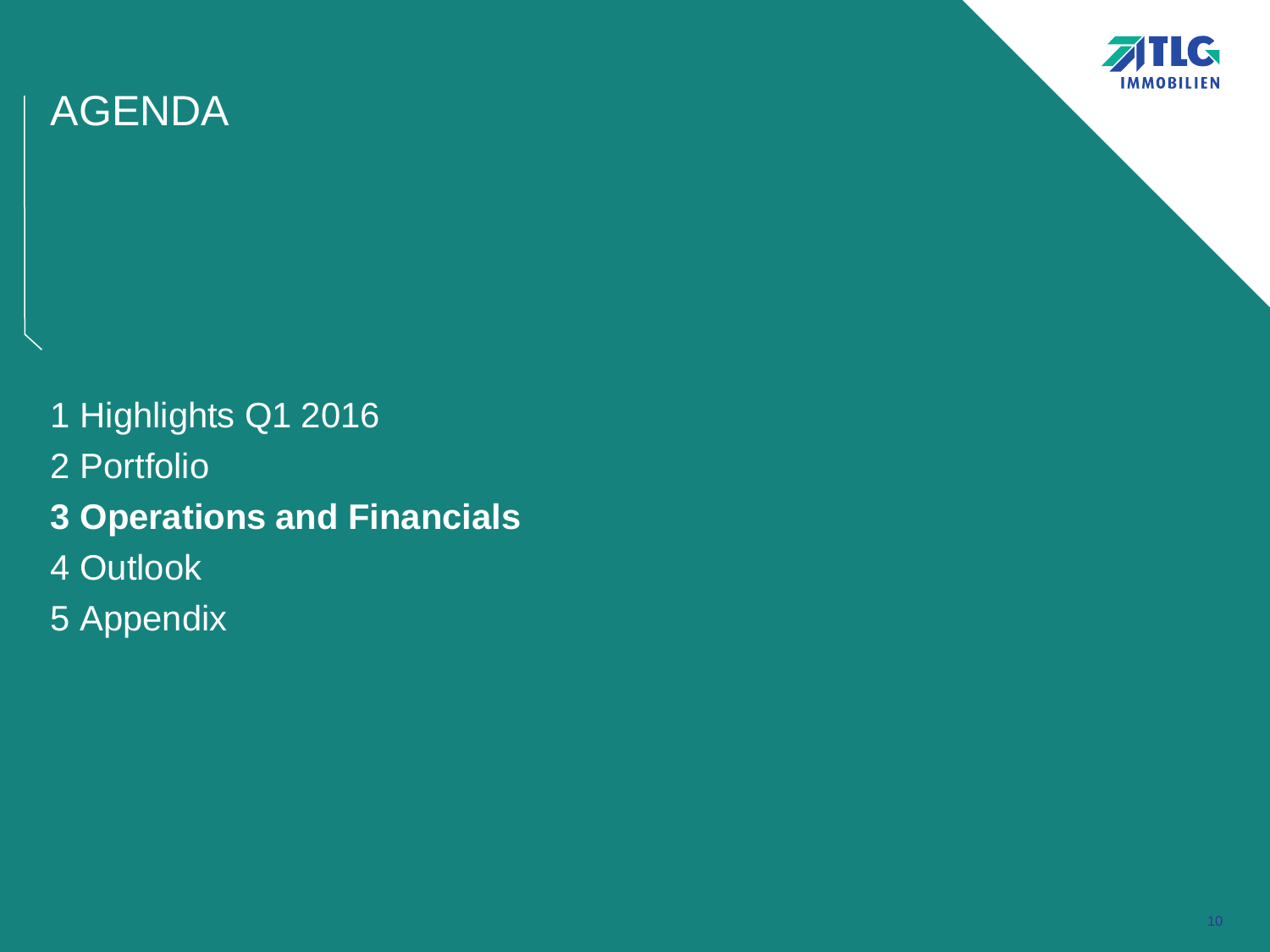

## STRONG IMPROVEMENT IN PORTFOLIO VALUE AND RENTAL INCOME ACHIEVED

**Key metrics**

in EUR million

|                       | Q1 2016 | Q1 2015 | <b>Comparison</b> |
|-----------------------|---------|---------|-------------------|
| <b>Rental income</b>  | 32.5    | 30.4    | $+7.0%$           |
| <b>NOI</b>            | 28.9    | 26.9    | $+7.6%$           |
| <b>FFO</b>            | 17.1    | 15.8    | $+8.8%$           |
| FFO/s (EUR)           | 0.25    | 0.26    | $-3.8%$           |
| In-place rental yield | 7.3%    | 7.4%    | $-0.1 p.p.$       |

|                             | <b>Mar 2016</b> | <b>Dec 2015</b> | <b>Comparison</b> |            |
|-----------------------------|-----------------|-----------------|-------------------|------------|
| <b>IFRS portfolio value</b> | 1,864.8         | 1,765.8         |                   | $+5.6%$    |
| <b>EPRA NAV/s (EUR)</b>     | 17.64           | 17.37           |                   | $+1.6%$    |
| <b>Net LTV</b>              | 36.2%           | 33.6%           |                   | $+2.6p.p.$ |



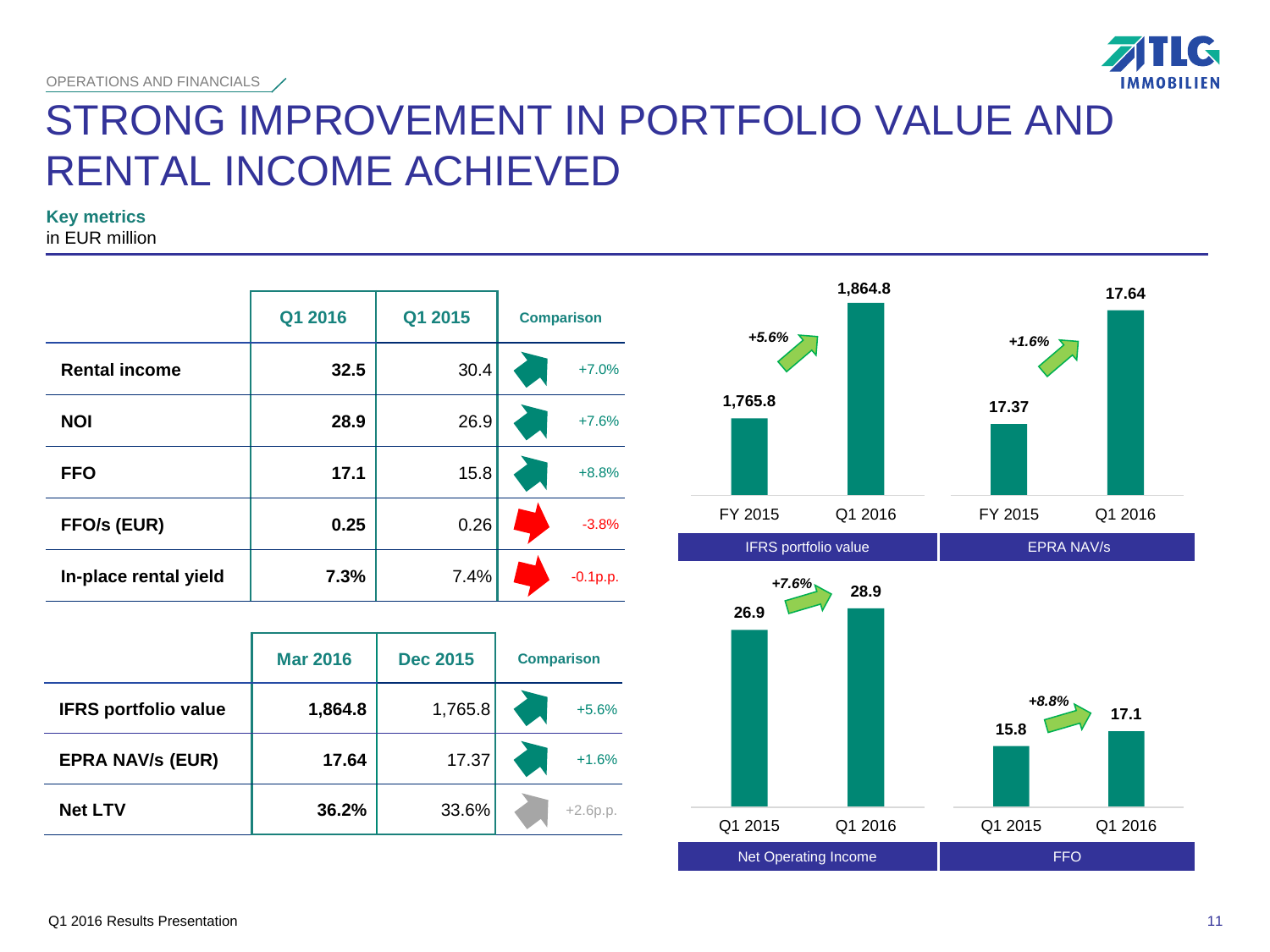OPERATIONS AND FINANCIALS

# SIGNIFICANT NOI INCREASE IN Q1 2016

#### **Income Statement Comments**

| in EUR million                                       |                         | Q1 2016 | Q1 2015 |
|------------------------------------------------------|-------------------------|---------|---------|
| <b>Rental income</b>                                 |                         | 32.5    | 30.4    |
| Net operating income from letting activities         | $\mathbf{1}$            | 28.9    | 26.9    |
| Result from the remeasurement of investment property |                         | 0.7     | 23.1    |
| Results from the disposals of investment property    |                         | 0.6     | 5.8     |
| Results from the disposals of real estate inventory  |                         | 0.0     | (0.0)   |
| Other operating income                               | $\overline{2}$          | 0.4     | 1.5     |
| Personnel expenses                                   | 3                       | (2.9)   | (3.2)   |
| Depreciation                                         |                         | (0.1)   | (0.2)   |
| Other operating expenses                             | $\overline{\mathbf{4}}$ | (2.4)   | (1.6)   |
| Earnings before interest and taxes (EBIT)            |                         | 25.2    | 52.2    |
| Net interest                                         |                         | (5.7)   | (5.9)   |
| Other financial result                               |                         | (1.1)   | (0.1)   |
| Earnings before taxes (EBT)                          |                         | 18.3    | 46.3    |
| Income taxes                                         |                         | (5.4)   | (14.2)  |
| <b>Net income</b>                                    |                         | 12.9    | 32.1    |
| Other comprehensive income (OCI)                     |                         | (2.6)   | (2.0)   |
| <b>Total comprehensive income</b>                    |                         | 10.3    | 30.1    |

### **IMMOBILIEN**

- Increase of 7.6% in NOI from letting **1** activities mainly related to the acquisition of new properties
- Decrease due to one-off effects in prior **2** year. Q1 2016 mainly includes reversal of bad debt provisions
- Decrease in personnel expenses impacted **3** by successful restructuring
- **Comparatively higher other operating** expenses in Q1 2016 than in Q1 2015 which should even out in the course of 2016 **4**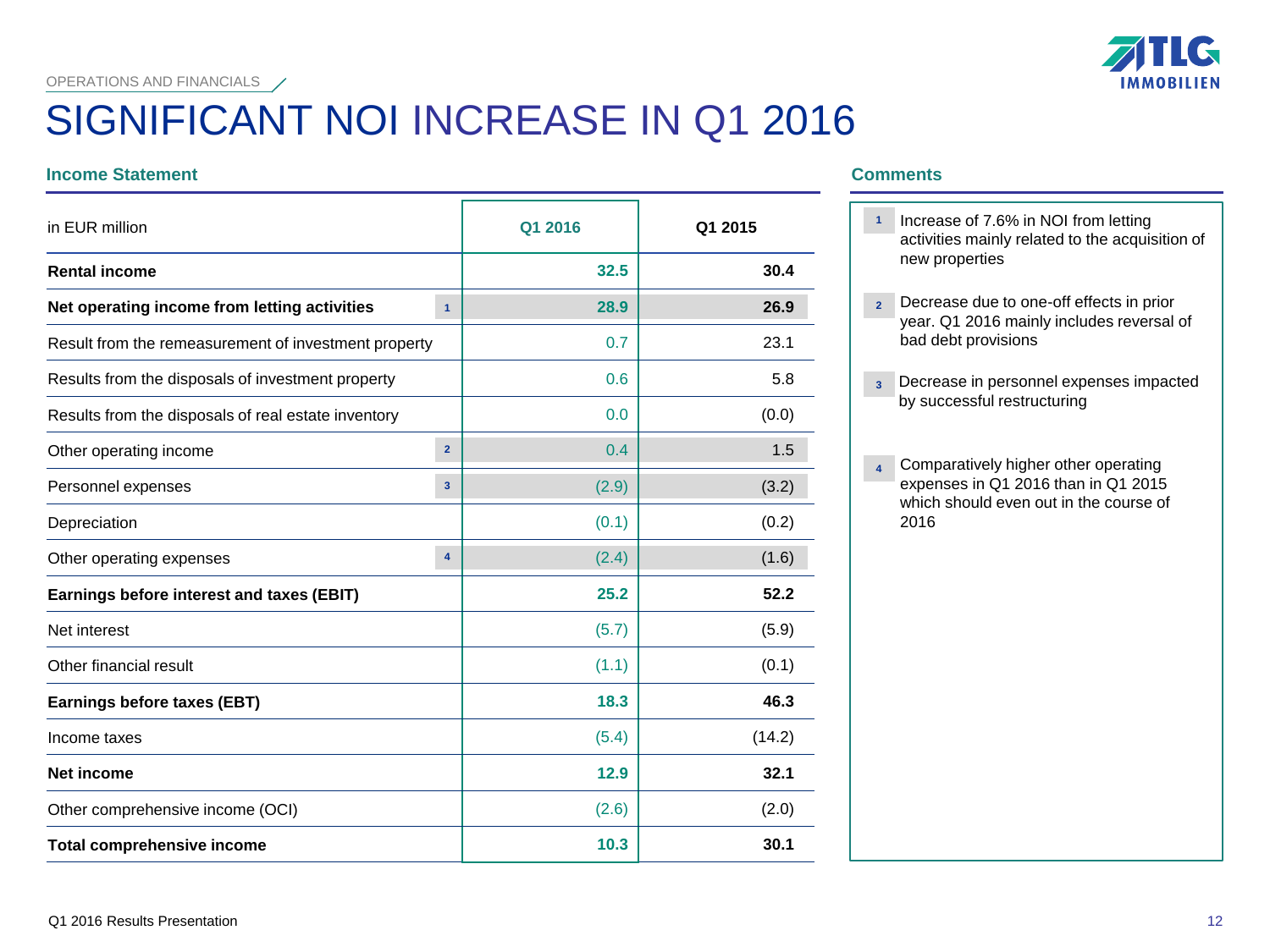# **IMMOB**

#### OPERATIONS AND FINANCIALS

## RECLUSTERING WITHIN THE INCOME STATEMENT

#### **Income Statement reclustering effects**

| in EUR million                                               | Q1 2016<br><b>Pre-reclustering</b> | <b>Reclustering</b><br>effects  | Q1 2016<br><b>Post-reclustering</b> | Q1 2015<br><b>Pre-reclustering</b> | Q1 2015<br><b>Post-reclustering</b> |
|--------------------------------------------------------------|------------------------------------|---------------------------------|-------------------------------------|------------------------------------|-------------------------------------|
| Income from letting activities                               | 37.2                               | 0.26                            | 37.5                                | 35.4                               | 35.8                                |
| a) Rental income                                             | 32.5                               |                                 | 32.5                                | 30.4                               | 30.4                                |
| b) Income from recharged utilities and other operating costs | 4.7                                | 0.11                            | 4.8                                 | 4.9                                | 4.9                                 |
| c) Income from other goods and services                      | 0.0                                | 0.15                            | 0.2                                 | 0.2                                | 0.6                                 |
| <b>Expenses related to letting activities</b>                | (8.6)                              | 0.04                            | (8.6)                               | (9.0)                              | (9.0)                               |
| d) Utilities and other operating costs                       | (7.1)                              |                                 | (7.1)                               | (7.1)                              | (7.1)                               |
| e) Maintenance expenses                                      | (1.0)                              | $\overline{\mathbf{c}}$<br>0.04 | (1.0)                               | (1.2)                              | (1.1)                               |
| f) Other expenses                                            | (0.5)                              |                                 | (0.5)                               | (0.7)                              | (0.7)                               |
| Net operating income from letting activities                 | 28.6                               | 0.30                            | 28.9                                | 26.5                               | 26.9                                |
| Other operating income                                       | 0.7                                | (0.25)                          | 0.4                                 | 1.9                                | 1.5                                 |
| Other operating expenses                                     | (2.4)                              | (0.04)                          | (2.4)                               | (1.6)                              | (1.6)                               |

#### **Comments**

*Figures that have changed due to reclustering*

Reclassification of property related accounts from "Other operating income" and "Other operating expenses" to "Net operating income from letting activities" to underline transparency and clarity of TLG IMMOBILIEN's income statement to investors

 Several types of property related income, i.e. insurance gains, gains from fit-out related costs paid by tenants, subsidies received, income from settlements with new administrators (utility bills, etc.) of properties sold by TLG IMMOBILIEN **1**

 Expenses related to properties e.g. realized savings due to cash discounts from prompt payments **2**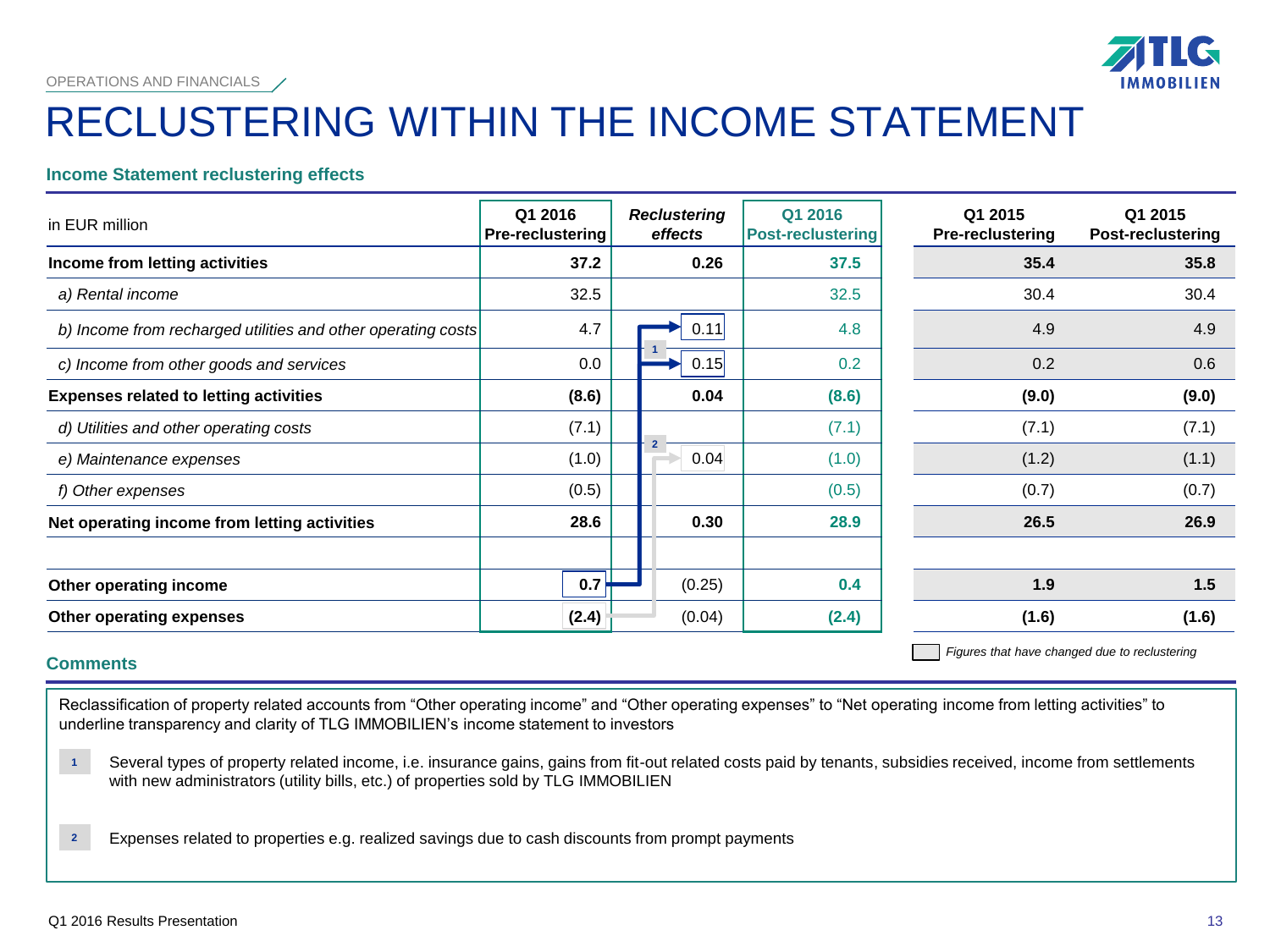OPERATIONS AND FINANCIALS /

## STRONG BALANCE SHEET AS PLATFORM FOR GROWTH

#### **Balance Sheet Comments**

|                                                                    | 31 Mar 2016 | 31 Dec 2015 |
|--------------------------------------------------------------------|-------------|-------------|
|                                                                    | 1,878.3     | 1,776.8     |
| Investment property (including advance payments)<br>$\overline{1}$ | 1,855.5     | 1,753.7     |
|                                                                    | 9.6         | 9.8         |
|                                                                    | 13.2        | 13.3        |
|                                                                    | 119.7       | 222.6       |
|                                                                    | 1.1         | 1.1         |
|                                                                    | 16.9        | 21.9        |
| $\overline{2}$                                                     | 99.8        | 183.7       |
|                                                                    | 1.9         | 15.9        |
|                                                                    | 1,998.0     | 1,999.5     |
|                                                                    |             |             |
| $\overline{\mathbf{3}}$                                            | 978.3       | 967.9       |
|                                                                    | 1,019.6     | 1,031.6     |
|                                                                    | 957.4       | 957.8       |
| $\overline{\mathbf{4}}$                                            | 738.6       | 746.7       |
|                                                                    | 30.1        | 25.2        |
|                                                                    | 188.7       | 185.9       |
|                                                                    | 62.2        | 73.8        |
| $\overline{\mathbf{4}}$                                            | 36.5        | 36.0        |
|                                                                    | 3.8         | 6.4         |
|                                                                    | 3.0         | 2.4         |
|                                                                    | 9.7         | 14.9        |
|                                                                    | 9.2         | 14.0        |
|                                                                    | 1,998.0     | 1,999.5     |
|                                                                    |             |             |

| $\overline{1}$          | Change in investment property in Q1 2016<br>mainly driven by acquisitions (EUR 112.0m)<br>and capex (EUR 2.2m) |
|-------------------------|----------------------------------------------------------------------------------------------------------------|
| $\overline{2}$          | Decrease in cash and cash equivalents due<br>to acquisitions in the first quarter of 2016                      |
| $\overline{\mathbf{3}}$ | Increase in equity by 1.1% (ratio 49.0%)<br>mainly driven by net income                                        |
| $\overline{\mathbf{4}}$ | Slight decrease in financing volume as a<br>result of loan amortizations                                       |

**IG** 

**IMMOBILIEN**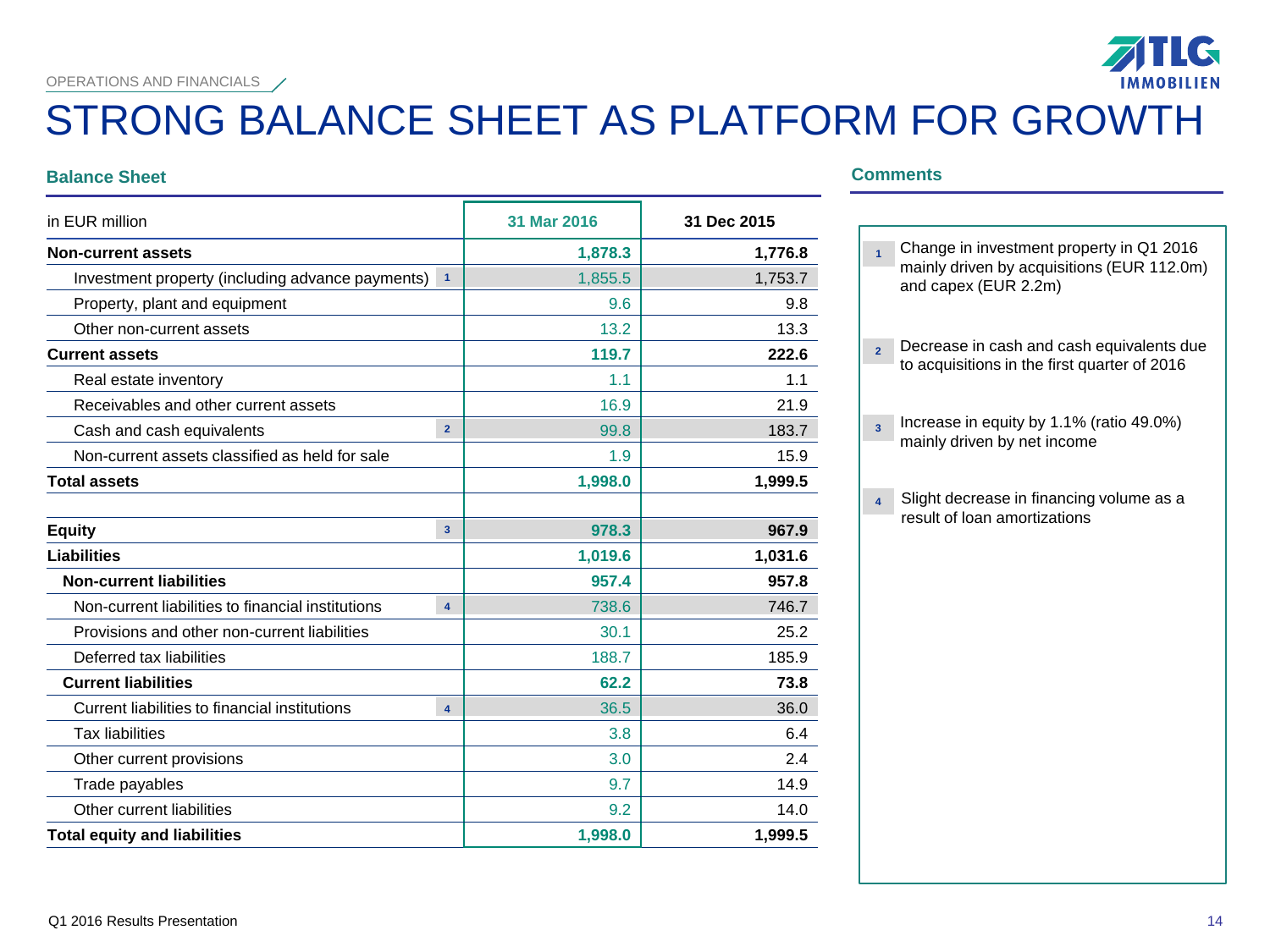# ENHANCED CAPEX REPORTING GOING FORWARD

#### **Capex breakdown**

in EUR million



### **Comments**

- General capitalized expenses are shown as "ordinary capex"
- "Expansion capex" represents significant expansion or new construction of rental area
- "Tenant improvements" reflects capital expenditure associated with new leases or lease extensions

#### **Ordinary Capex – Example**



 Modernization of fire safety system and technical building infrastructure

#### **Expansion Capex – Example**



*Berlin, Alexanderstr. Rostock, Doberaner Str.*

 Renovation of underground parking and frontage



*Grimma*

Reconstruction of full-range food market for EDEKA

Expected to be completed in Q4 2016

### **Tenant Improvements – Example**





*Berlin, Alexanderstr.*

**Tenant improvements for new lease contracts with** 1&1, Visual Meta and medneo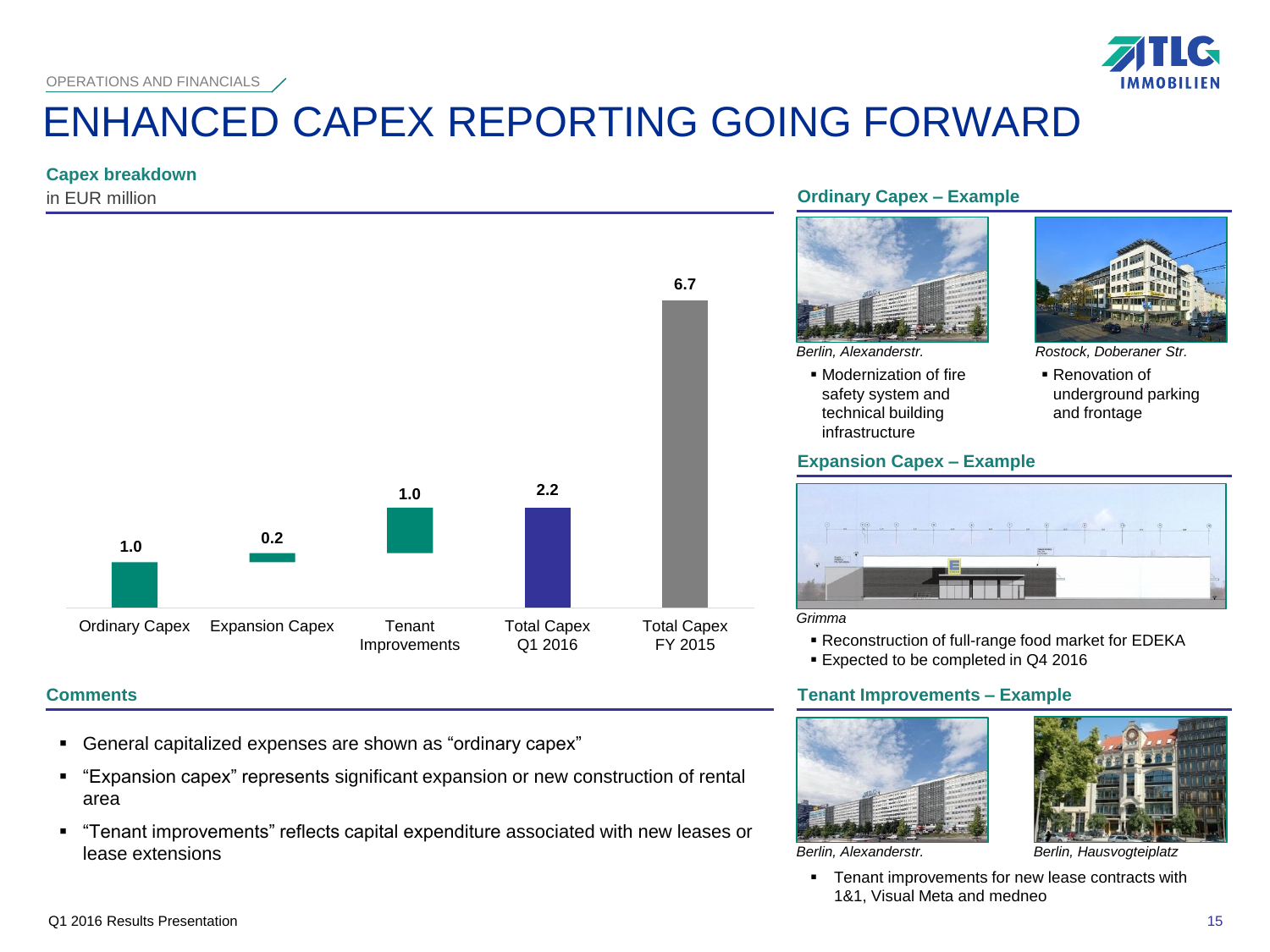OPERATIONS AND FINANCIALS

# FFO BRIDGE Q1 2016, RESULTING IN FFO OF EUR 17.1M

#### **FFO Reconciliation Q1 2016**

in EUR million



 $\mathbf G$ 

**IMMOBILIEN**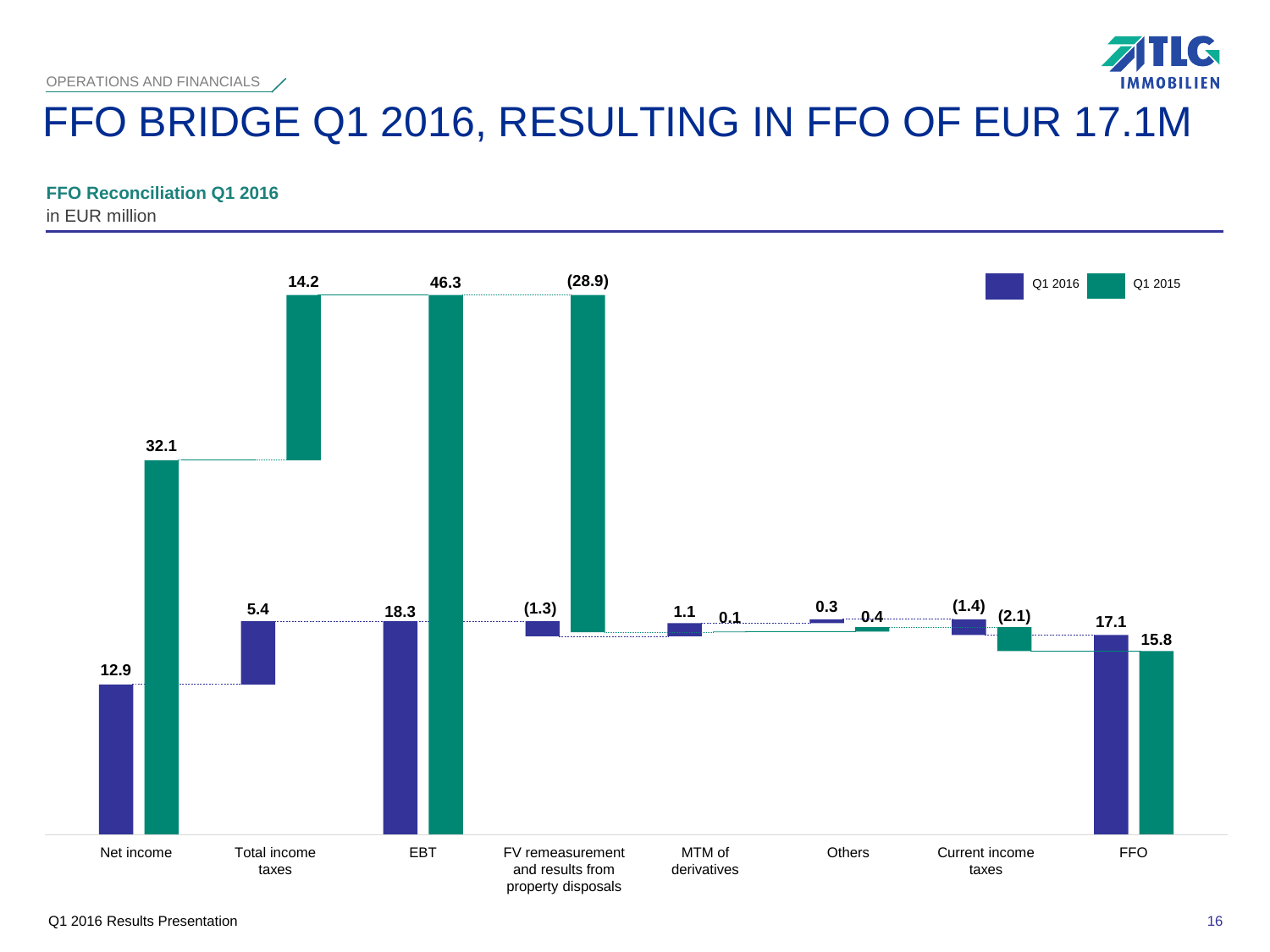

# EPRA NAV GROWTH DRIVING NAV/S TO EUR 17.64

### **EPRA NAV Q1 2016 reconciliation**



*(1) Adjusted for non-controlling interests*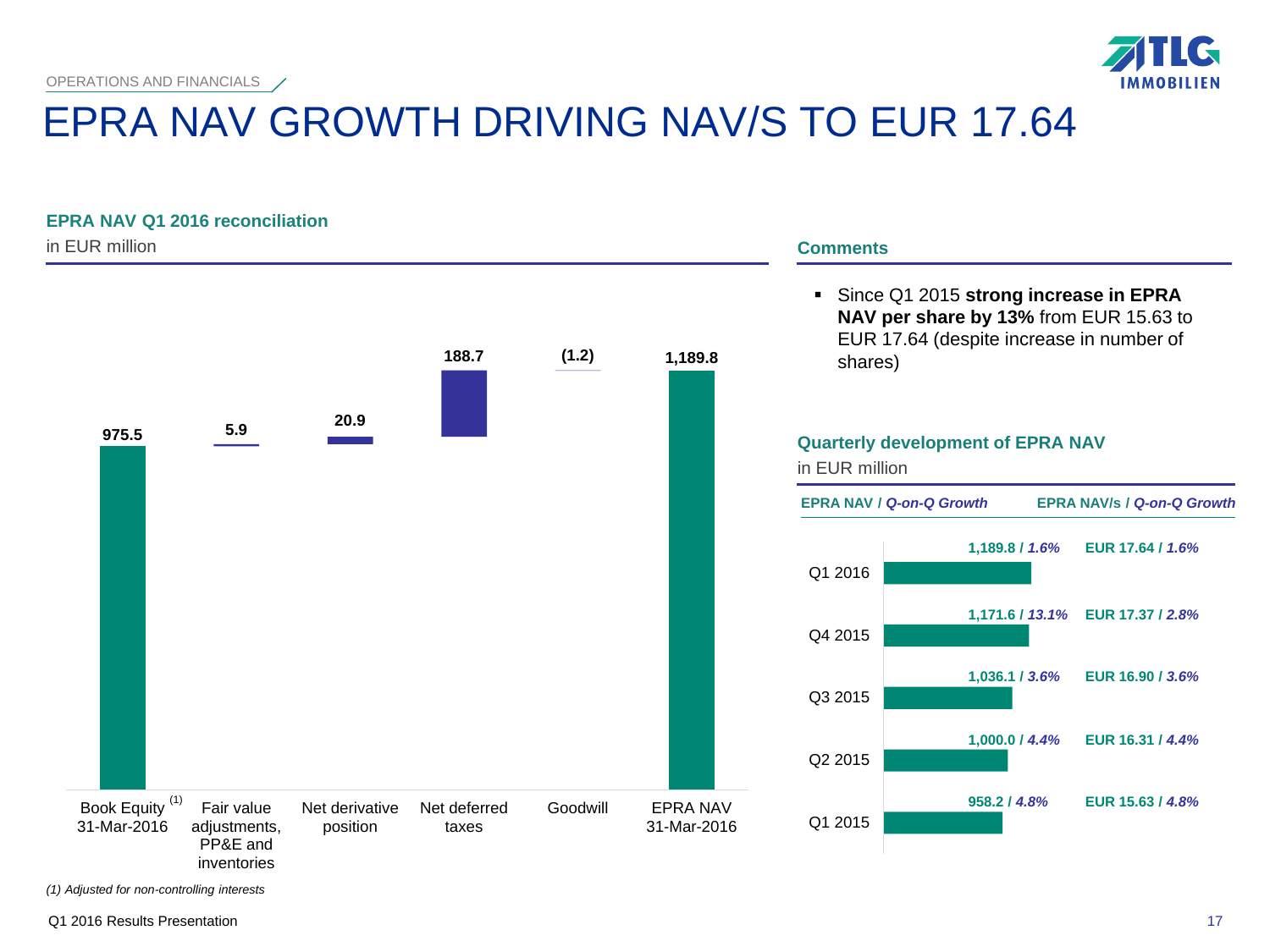OPERATIONS AND FINANCIALS

# UNCHANGED: CONSERVATIVE FINANCING STRUCTURE

#### **Maturity profile as of 31 March 2016(1)**

in EUR million



#### **Interest coverage ratio**

EBITDA / Interest expense



#### *(1) Excluding regular amortisation payments*

### **Debt structure and debt service as of 31 March 2016**

in EUR million

| Gross debt (EUR m)                                                               | 7751         |
|----------------------------------------------------------------------------------|--------------|
| Net LTV $(%)$                                                                    | 36.2         |
| Avg. effective interest rate according to IFRS (%)<br>Avg. cash cost of debt (%) | 2.91<br>2.79 |
| Avg. weighted maturity (years)                                                   | 4.7          |
| Interest rate fixed or hedged (%)                                                | 99           |

#### **Net LTV development**



Q1 2016 Results Presentation

**IG**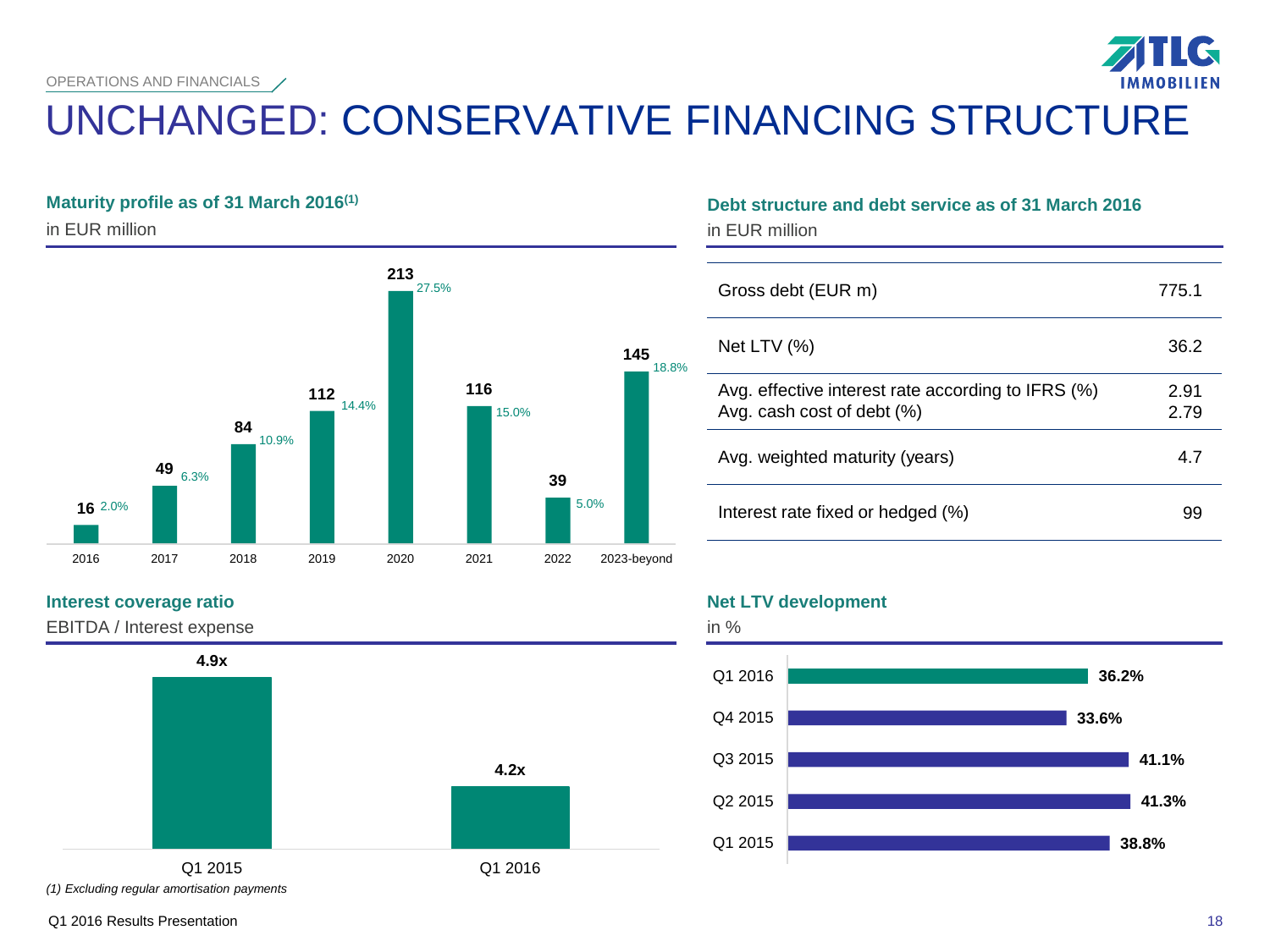

1 Highlights Q1 2016 2 Portfolio 3 Operations and Financials **4 Outlook** 5 Appendix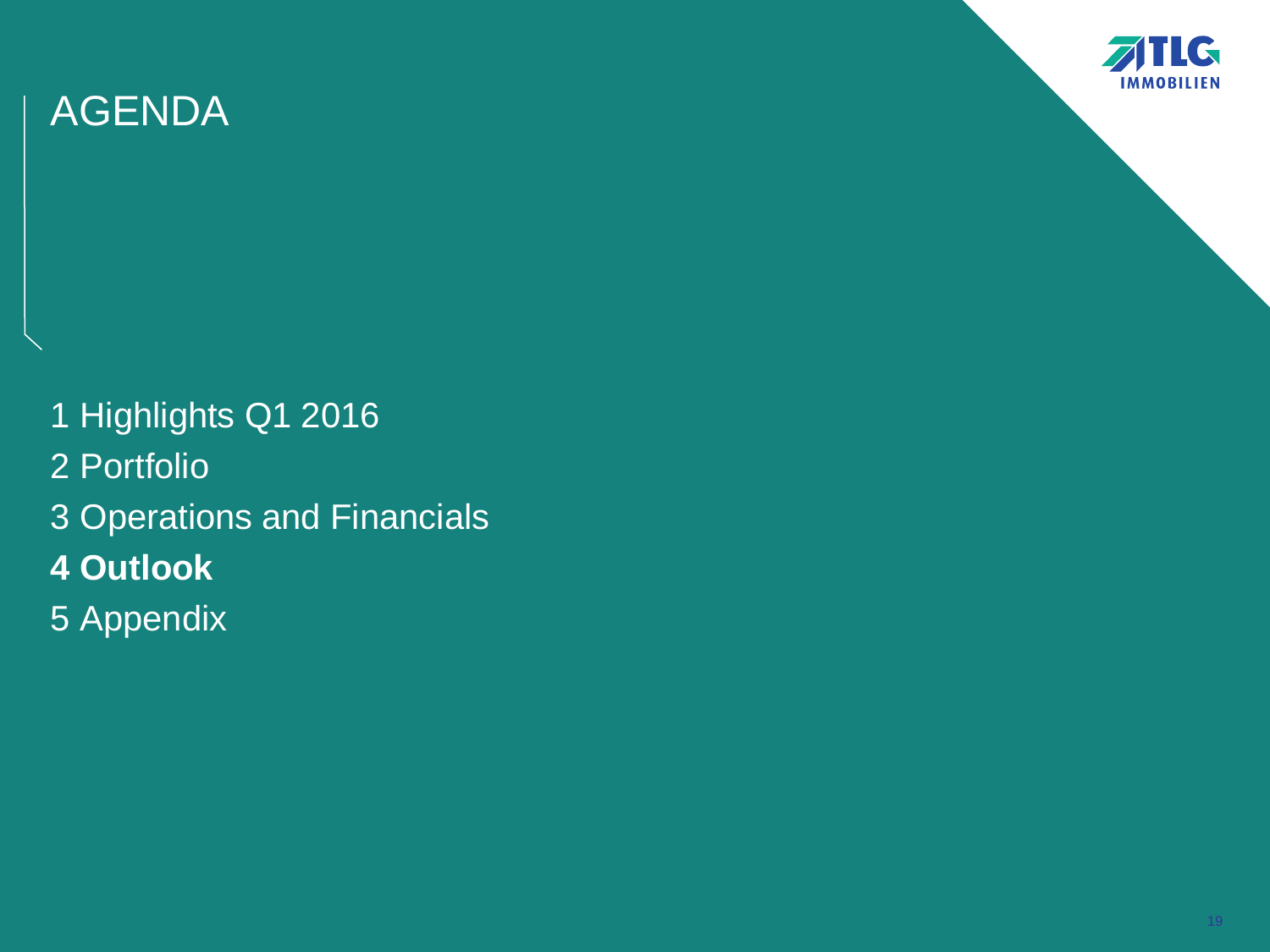

### OUTLOOK FOR 2016 **OUTLOOK**

### **Acquisitions**

- Integration of newly acquired office assets in Berlin and Leipzig in Q2 2016
- Current Net LTV of 36.2% indicates firepower for additional acquisitions
- Initial growth target of EUR 2bn portfolio size within reach; constant screening of the market for attractive opportunities

- **FFO** Positive business fundamentals expecting to drive cash generation in portfolio and FFO
	- FFO guidance for 2016 of approx. EUR 72-74m confirmed

- **Dividend** Proposed dividend for FY 2015 of EUR 48.6m (EUR 0.72 per share)
	- Subject to approval by the annual general meeting on 31 May 2016
	- Dividend expected to be paid on 1 June 2016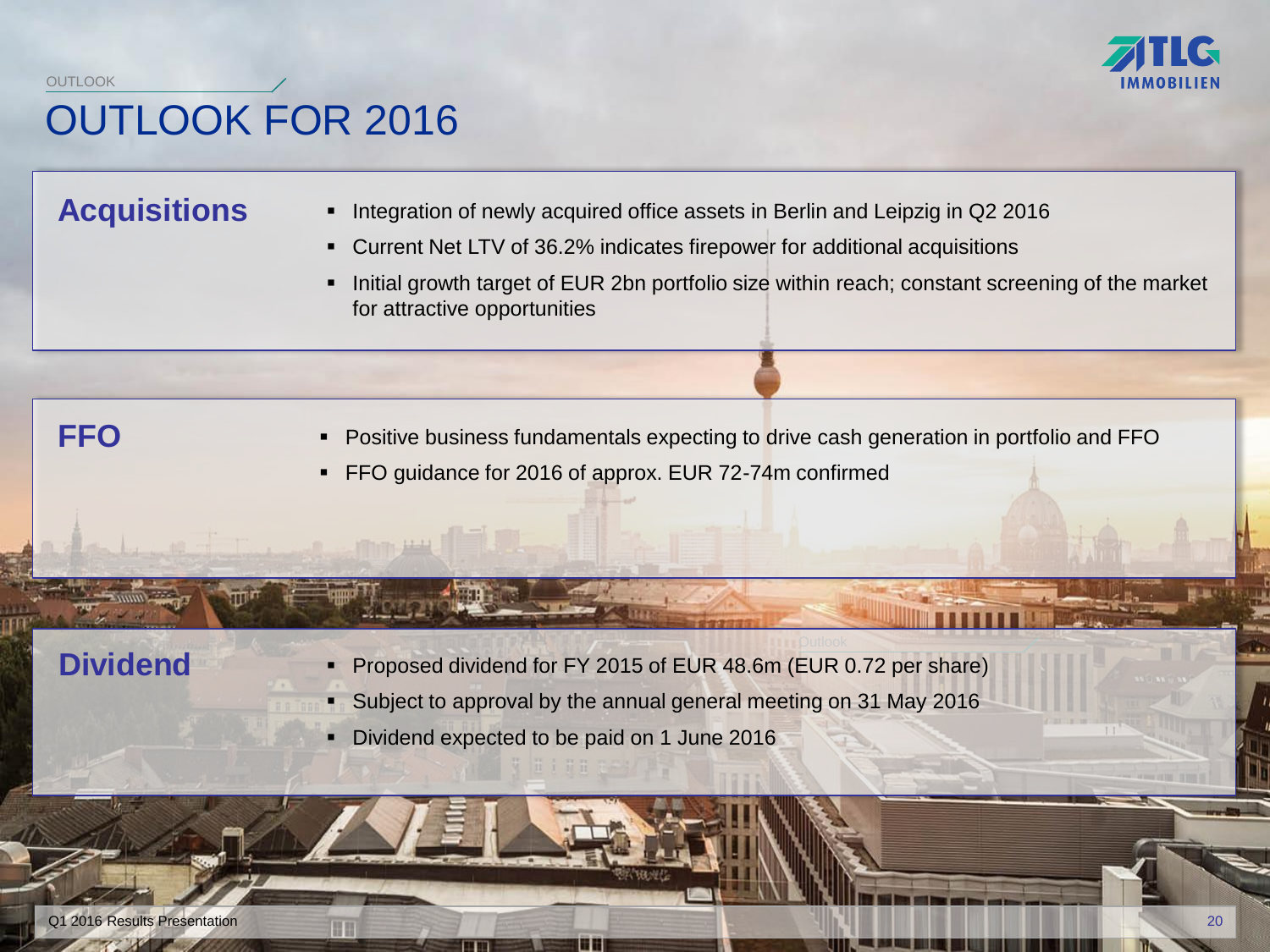

1 Highlights Q1 2016 2 Portfolio 3 Operations and Financials 4 Outlook **5 Appendix**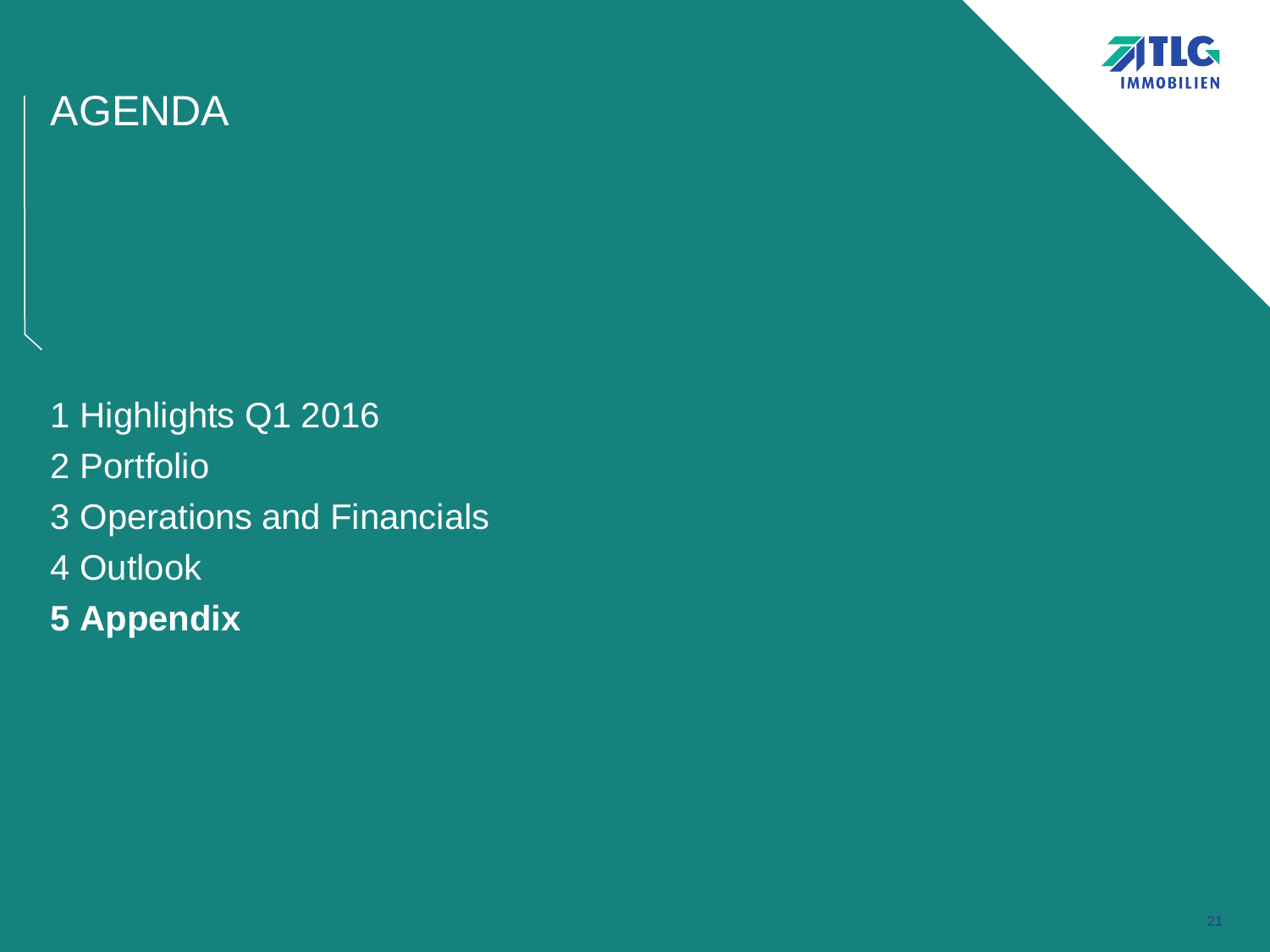**IG IMMOBILIEN** 

# TLG IMMOBILIEN SHARE INFORMATION

| <b>Basic share information (as of 31 March 2016)</b> |                                 |  |  |
|------------------------------------------------------|---------------------------------|--|--|
| Symbol                                               | TLG                             |  |  |
| Share price (XETRA)                                  | EUR 19.15                       |  |  |
| <b>ISIN</b>                                          | DE000A12B8Z4                    |  |  |
| Performance Q1 2016                                  | $+10.1%$                        |  |  |
| Primary exchange                                     | <b>Frankfurt Stock Exchange</b> |  |  |
| Market capitalization                                | EUR 1,291 million               |  |  |
| Shares outstanding                                   | 67.4 million                    |  |  |



*Shareholdings according to latest voting rights announcements, which were before the capital increase in Nov. 2015. Free float according to Deutsche Boerse definition*

#### **Coverage by analysts**



*Source: Thomson Reuters as of 31 March 2016*

**Share performance in Q1 2016**

APPENDIX

# **10%** -1% 10% -2%

| Analyst coverage        | Target             | Analyst name          | Date          |
|-------------------------|--------------------|-----------------------|---------------|
| <b>VICTORIAPARTNERS</b> | $19.50^{(1)}$      | Bernd Janssen         | 28-Apr-2016   |
| <b>UBS</b>              | 20.00 (Neutral)    | Osmaan Malik          | 05-April-2016 |
| Kempen & Co             | 18.00 (Neutral)    | Remco Simon           | 26-Apr-2016   |
| Berenberg               | 21.00 (Buy)        | Kai Klose             | 19-Apr-2016   |
| Bankhaus Lampe          | 21.00 (Buy)        | Georg Kanders         | 12-Apr-2016   |
| Kepler Cheuvreux        | 22.50 (Buy)        | <b>Thomas Neuhold</b> | 31-Mar-2016   |
| J.P. Morgan             | 21.75 (Overweight) | <b>Tim Leckie</b>     | 22-Mar-2016   |
| Commerzbank             | 21.50 (Buy)        | Thomas Rothäusler     | 01-Mar-2016   |
| <b>HSBC</b>             | 20.00 (Buy)        | <b>Thomas Martin</b>  | 25-Nov-2015   |
| Deutsche Bank           | 20.50 (Buy)        | Markus Scheufler      | 12-Nov-2015   |

*Source: TLG Q1 2016 report (1) Fair Value range of EUR 18.50 - 20.50*